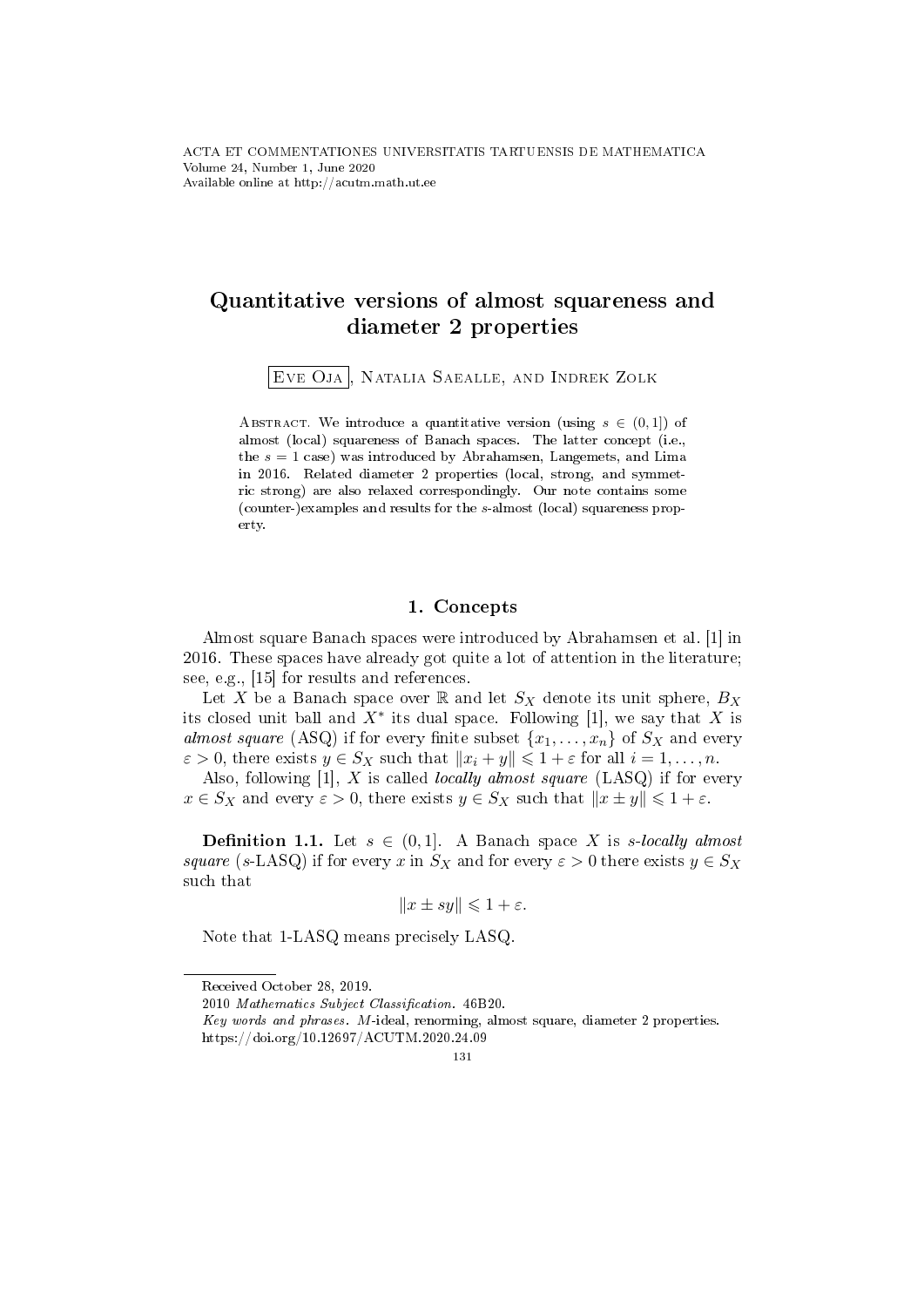**Definition 1.2.** Let  $s \in (0,1]$ . A Banach space X is s-almost square (s-ASQ) if for every finite family  $x_1, \ldots, x_n$  in  $S_X$  and for every  $\varepsilon > 0$  there exists  $y \in S_X$  such that

$$
||x_i + sy|| \leq 1 + \varepsilon, \quad i = 1, \dots, n.
$$

Note that 1-ASQ means precisely ASQ. As in the case of the ASQ property, we can have for free the plus-minus sign in the definition of the  $s$ -ASQ property since we can take  $-x_i$  together with  $x_i$  in the finite family of elements from  $S_X$ .

Note that the LASQ property occurs in [12], a paper by P. Harmand and Å. Lima from 1984, in the proof of the Harmand–Lima theorem: if X is a nonreflexive M-ideal in its bidual  $X^{**}$ , then X contains almost isometric copies of  $c_0$ . The Harmand–Lima theorem has been refined in [1] as follows: every ASQ space X contains almost isometric copies of  $c_0$ , and every non-reflexive X which is M-ideal in  $X^{**}$ , is ASQ. To complement [1], let us remark that the result [1, Corollary 2.3] that every LASQ space contains almost isometric copies of  $\ell_{\infty}^2$ , is present in the Harmand–Lima proof.

The LASQ property was first isolated and used in 2014 in [14] under the notation of points of uniformly non-squareness.

Recall that a set  $S(x^*, \alpha) = \{x \in B_X : x^*(x) > 1 - \alpha\}$  (where  $x^* \in S_{X^*}$ and  $\alpha > 0$ ) is called a *slice* of  $B_X$ . According to [2], a Banach space X has the local diameter 2 property (LD2P) if every slice of  $B<sub>X</sub>$  has diameter 2, and the *strong diameter 2 property* (SD2P) if every finite convex combination of slices has diameter 2.

If, for a finite family of slices  $S_1, \ldots, S_n$  of  $B_X$ , and for a number  $\varepsilon > 0$ , there exist elements  $x_i \in S_i$   $(i = 1, \ldots, n)$  and an element  $y \in B_X$  with  $||y|| > 1 - \varepsilon$  such that  $x_i \pm y \in S_i$  for all i, then X is said to have the symmetric strong diameter 2 property (SSD2P). This property was defined in [4] and was considered in [2, Lemma 4.1]. Very recently, SSD2P has been further characterized and investigated [11].

In 1988, Deville [9] investigated the following property that for the case  $d=2$  is equivalent to SD2P.

**Definition 1.3.** Let  $d \in (0, 2]$ . A Banach space X has the *strong diameter* d property  $(SD(d)P)$  if the diameter of every convex combination of slices of  $B_X$  is greater than or equal to d.

The respective generalization of LD2P is the following.

**Definition 1.4.** Let  $d \in (0, 2]$ . A Banach space X has the local diameter d property  $(LD(d)P)$  if the diameter of every slice of  $B<sub>X</sub>$  is greater than or equal to d.

The symmetric version of  $SD(d)P$  is the following.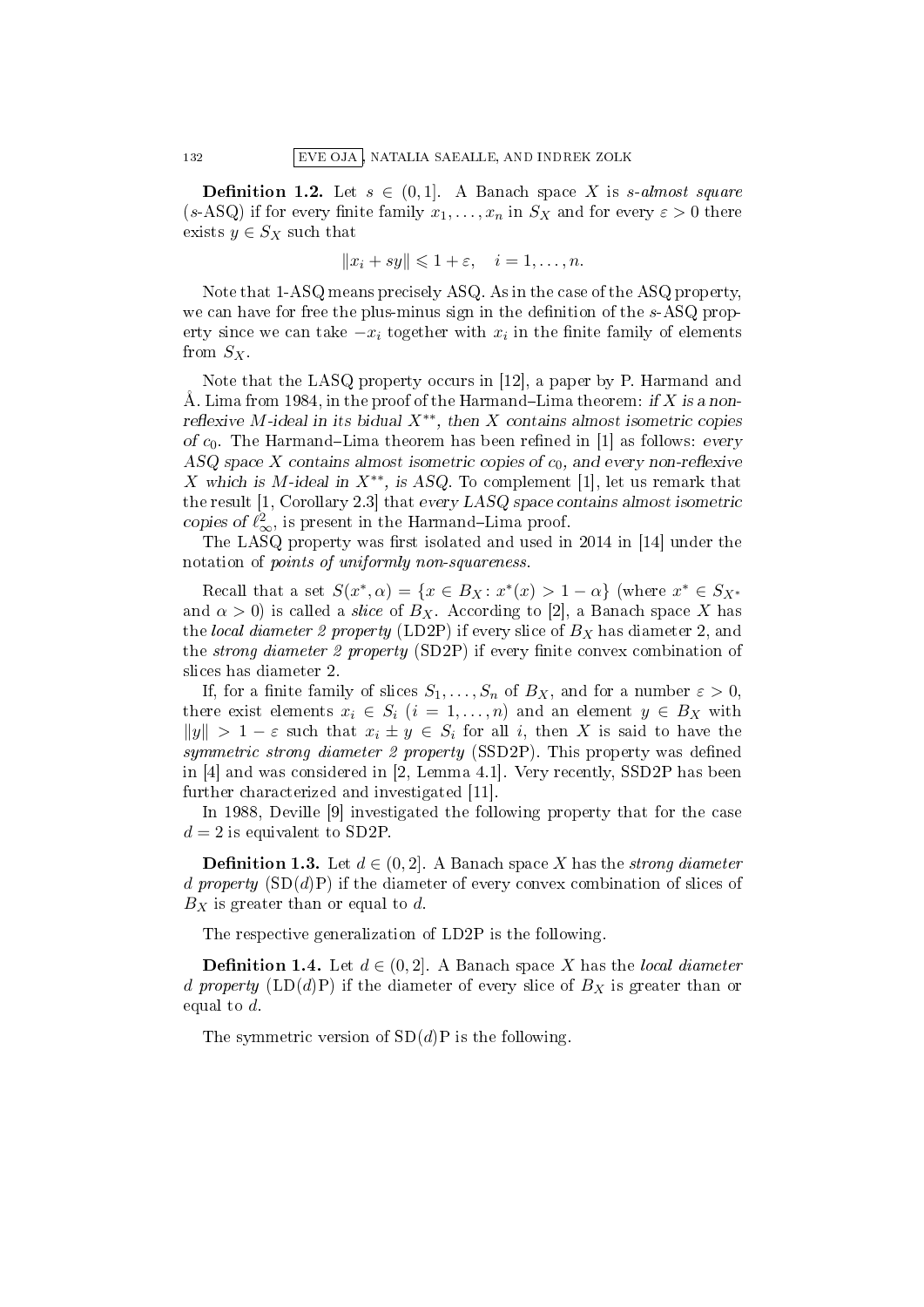**Definition 1.5.** Let  $d \in (0, 2]$ . A Banach space X has the *symmetric* strong diameter d property (SSD(d)P) if whenever  $n \in \mathbb{N}, S_1, \ldots, S_n$  are slices of  $B_X$ , and  $\varepsilon > 0$ , there exist elements  $x_i \in S_i$   $(i = 1, ..., n)$  and an element  $x \in B_X$ ,  $||x|| > 1 - \varepsilon$ , such that  $x_i \pm \frac{d}{2}$  $\frac{d}{2}x \in S_i$  for every  $i = 1, \ldots, n$ .

The relations between these properties are as follows. (The case  $d = 2$  was treated already in [2, Lemma 4.1].)

**Proposition 1.6.** The property  $SSD(d)P$  implies  $SD(d)P$ , which, in turn,  $implies LD(d)P$ .

*Proof.* For the first implication, let a set  $S = \sum_{i=1}^{n} \lambda_i S_i$  be a convex combination of slices  $S_i = S(x_i^*, \alpha_i)$ . By  $SSD(d)P$ , for every  $i \in \{1, ..., n\}$  and  $\varepsilon > 0$ , there exist elements  $x_i \in S_i$  and  $x \in B_X$  such that  $||x|| > 1 - \varepsilon$  and  $x_i \pm \frac{d}{2}$  $\frac{d}{2}x \in S_i$ . Therefore

$$
\operatorname{diam} S \ge \left\| \sum_{i=1}^n \lambda_i \left( x_i + \frac{d}{2} x \right) - \sum_{i=1}^n \lambda_i \left( x_i - \frac{d}{2} x \right) \right\| > d(1 - \varepsilon),
$$

implying that diam  $S \ge d$ .

The second implication is clear from the definitions.

The LD2P/SD2P case of the following result is known due to [14] (see also [1, Proposition 2.5]).

**Proposition 1.7.** Let X be a Banach space. Let  $s \in (0,1]$ .

(a) If X has the s-LASQ property, then X has the  $LD(2s)P$ .

(b) If X has the s-ASQ property, then X has the  $SSD(2s)P$ .

Proof. First, we prove (b).

Let  $S_i = S(x_i^*, \alpha_i)$  (in this proof, we always have  $i = 1, \ldots, n$ ) be slices of  $B_X$  and let  $\varepsilon > 0$ . Denote  $\delta = \min\left\{\frac{1}{4}\alpha_1,\ldots,\frac{1}{4}\right\}$  $\frac{1}{4}\alpha_n, \varepsilon$ . For every functional  $x_i^*$  there exists an element  $y_i \in S_X$  such that  $x_i^*(y_i) > 1 - \delta$ . By the s-ASQ property of X, for the finite family of elements  $\pm y_1, \ldots, \pm y_n \in S_X$  there exists  $y \in S_X$  such that  $||y_i \pm sy|| < 1 + \delta$ .

Note that

$$
\pm x_i^*(sy) = -x_i^*(y_i) + x_i^*(y_i \pm sy) < (\delta - 1) + (1 + \delta) = 2\delta.
$$

Therefore, for the elements  $x_i = \frac{y_i}{1+\delta}$  and  $x = \frac{y}{1+\delta}$  we have

$$
||x|| = ||x_i|| = \frac{1}{1+\delta} < 1
$$

and

$$
||x|| > \frac{1}{1+\varepsilon} > 1-\varepsilon.
$$

Now, the elements  $x_i \pm sx$  belong to the respective slices  $S_i$ . Indeed,

$$
x^*(x_i \pm sx) > \frac{(1-\delta)-2\delta}{1+\delta} > 1 - 4\delta \geq 1 - \alpha_i.
$$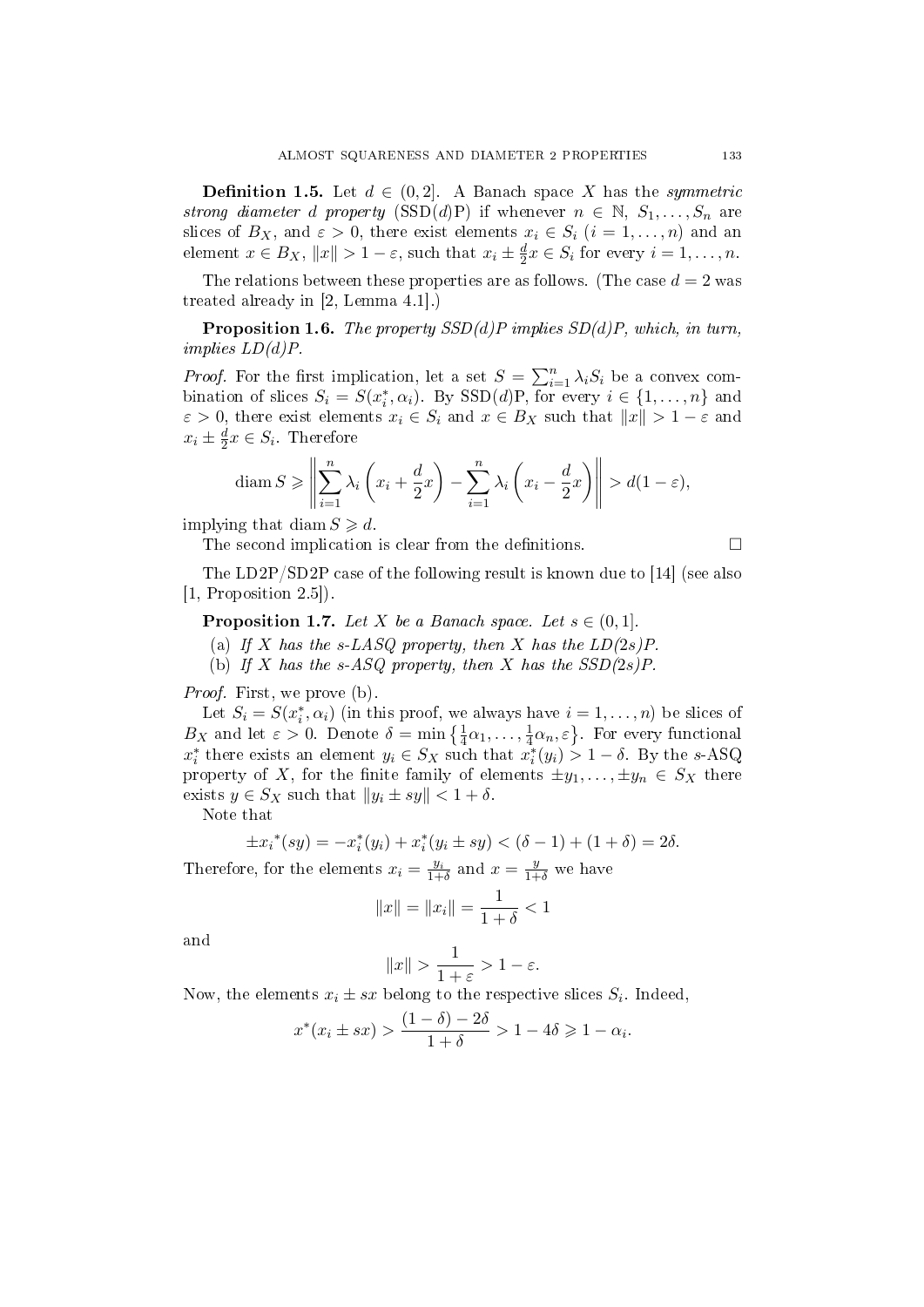The conditions of the  $SSD(2s)P$  for X have been fulfilled.

For the assertion (a), we read the last proof with  $n = 1$ . After that, we read the proof of (first implication of) Proposition 1.6 with  $n = 1$  and  $\lambda_1 = 1$ .

#### 2. Some results

In this section we rewrite some results on the ASQ property in the s-ASQ setting.

Let  $r, s \in (0, 1]$ . Recall that a closed subspace Y of X is called an  $M(r, s)$ . *ideal* in X if there exists a norm one projection P on  $X^*$  with ker  $P = Y^{\perp} = Y$  ${x^* \in X^* : x^*|_Y = 0}$  and  $r||Px^*|| + s||x^* - Px^*|| \le ||x^*||$  for all  $x^* \in X^*$ .

 $M(r, s)$ -ideals were introduced by Cabello and Nieto [7] in 1998. M-ideals are precisely  $M(1, 1)$ -ideals. A number of examples of  $M(r, s)$ ideals can be found in [8].

It is said that Y is an *almost isometric ideal* (ai-ideal) in  $X$  [3] if for every finite dimensional subspace E of X and every  $\delta > 0$  there exists a linear operator  $U: E \to Y$  such that  $Ue = e$  for every  $e \in E \cap Y$  and  $(1 + \delta)^{-1} \|e\| \leq \|U e\| \leq (1 + \delta) \|e\|$  for all  $e \in E$ .

Note that a Banach space Y is always an ai-ideal in its bidual  $Y^{**}$ .

The following result is a quantitative version of [1, Theorem 4.2].

**Theorem 2.1.** Let Y be a proper ai-ideal in an infinite-dimensional Banach space X, and let  $s \in (0,1]$ . If Y is an  $M(1,s)$ -ideal in X, then Y is s-ASQ.

Proof. We follow the scheme of the proof for M-ideals due to Harmand and Lima [12, proof of Theorem 3.5], formalized in [1, Theorem 4.2]. However, we do it in a bit smoother way.

Assuming that Y is an  $M(1, s)$ -ideal in X, let P be a corresponding ideal projection on  $X^*$ . Then  $||P|| = 1$ , ker  $P = Y^{\perp}$ , and  $X^* = \text{ran } P \oplus \text{ker } P$  with

$$
||Px^*|| + s||x^* - Px^*|| \le ||x^*||, \quad x^* \in X^*.
$$

Hence  $X^{**} = \ker P^* \oplus \operatorname{ran} P^*$  with  $\operatorname{ran} P^* = (\ker P)^{\perp} = (Y^{\perp})^{\perp} = Y^{\perp \perp}$ . Since  $Y \neq X$ , we have that ker  $P^* \neq \{0\}$ . Choose any  $x^{**} \in S_{\text{ker }P^*}$ .

Let  $y_1, \ldots, y_n \in S_Y$  and let  $\varepsilon > 0$ . Choose  $\delta > 0$  such that  $(1 + \delta)^2 \leq$  $1 + \varepsilon$ . Applying first the principle of local reflexivity to the subspace  $E =$ span $\{y_1, \ldots, y_n, x^{**}\}\$  of  $X^{**}$  provides us a local reflexivity operator  $S: E \to$ X. Applying then the definition of an ai-ideal to the subspace  $S(E)$  of X provides us an operator  $T: S(E) \to Y$  such that  $U = TS: E \to Y$  satisfies the conditions

$$
Ue = e, \quad e \in E \cap Y
$$

and

$$
(1+\delta)^{-1}||e|| \le ||Ue|| \le (1+\delta)||e||, \quad e \in E.
$$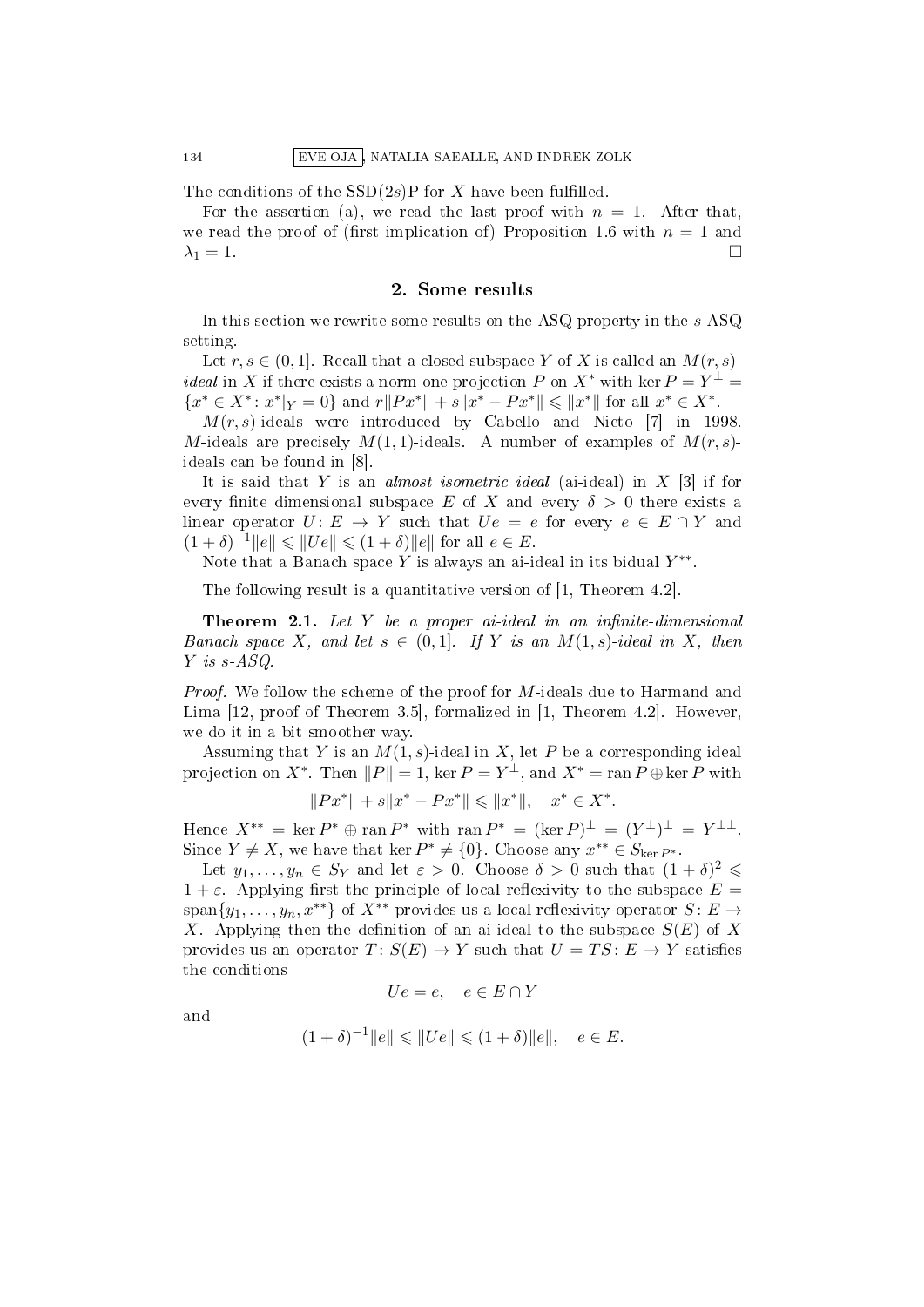Put  $y = \frac{Ux^{**}}{||Ux^{**}||}$  $\frac{Ux^{**}}{\|Ux^{**}\|}$ . Then  $y \in S_Y$ . We shall verify that  $\|y_i + sy\| \leq 1 + \varepsilon$  for all  $i=1,\ldots,n$ .

Firstly, let us show that  $||y_i + sx^{**}|| \leq 1$ . Let  $x^* \in X^*$  be arbitrary. Since  $y_i \in S_Y \subset \operatorname{ran} P^*$  and  $x^{**} \in S_{\ker P^*}$ , we have

$$
|(y_i + sx^{**})(x^*)| = |(Px^*)(y_i) + sx^{**}(x^* - Px^*)|
$$
  
\n
$$
\leq ||Px^*|| + s||x^* - Px^*|| \leq ||x^*||
$$

as needed.

Secondly, using that  $1 + \delta \geq ||Ux^{**}||^{-1} \geq (1 + \delta)^{-1} \geq 1 - \delta$ , we have

$$
\left\| \frac{x^{**}}{\|Ux^{**}\|} - x^{**} \right\| = \left| \frac{1}{\|Ux^{**}\|} - 1 \right| \le \delta.
$$

Putting these inequalities together implies that

$$
||y_i + sy|| = \left\| U\left(y_i + s \frac{x^{**}}{||Ux^{**}||}\right) \right\|
$$
  
\n
$$
\leq (1 + \delta) \left( ||y_i + sx^{**}|| + s \left\| \frac{x^{**}}{||Ux^{**}||} - x^{**} \right\| \right)
$$
  
\n
$$
\leq (1 + \delta)(1 + s\delta) \leq (1 + \delta)^2 \leq 1 + \varepsilon.
$$

The s-ASQ analogues of [1, Lemma 2.2] and [1, Theorem 2.4] go as follows.

**Lemma 2.2.** If  $x, y \in S_X$  are such that  $||x \pm sy|| \leq 1 + \varepsilon$ , then for all scalars  $\alpha, \beta$  the following estimate holds:

$$
\left(\frac{1}{2-s}-\varepsilon\right)\max\{|\alpha|,|\beta|\}\leqslant\|\alpha x+\beta y\|\leqslant(2-s+\varepsilon)\max\{|\alpha|,|\beta|\}.
$$

**Theorem 2.3.** If X has the s-ASQ property, then for every finite dimensional subspace  $E \subseteq X$  and every  $\varepsilon > 0$  there exists  $y \in S_X$  such that for all scalars  $\lambda$  and all  $x \in E$ 

$$
\left(\frac{1}{2-s}-\varepsilon\right)\max\{\|x\|,|\lambda|\}\leqslant\|x+\lambda y\|\leqslant(2-s+\varepsilon)\max\{\|x\|,|\lambda|\}.
$$

In Remark 3.4, we shall see that the bounds in Lemma 2.2 (hence also in Theorem 2.3) cannot, in general, be improved.

*Proof of Lemma 2.2.* We may assume  $s < 1$  since  $s = 1$  has already been treated in [1]. We can also assume that  $\varepsilon$  is small enough.

First note that

$$
2 = ||(x + sy) + (x - sy)|| \le ||x \pm sy|| + 1 + \varepsilon,
$$

hence

$$
||x \pm sy|| \geqslant 1 - \varepsilon. \tag{1}
$$

 $\Box$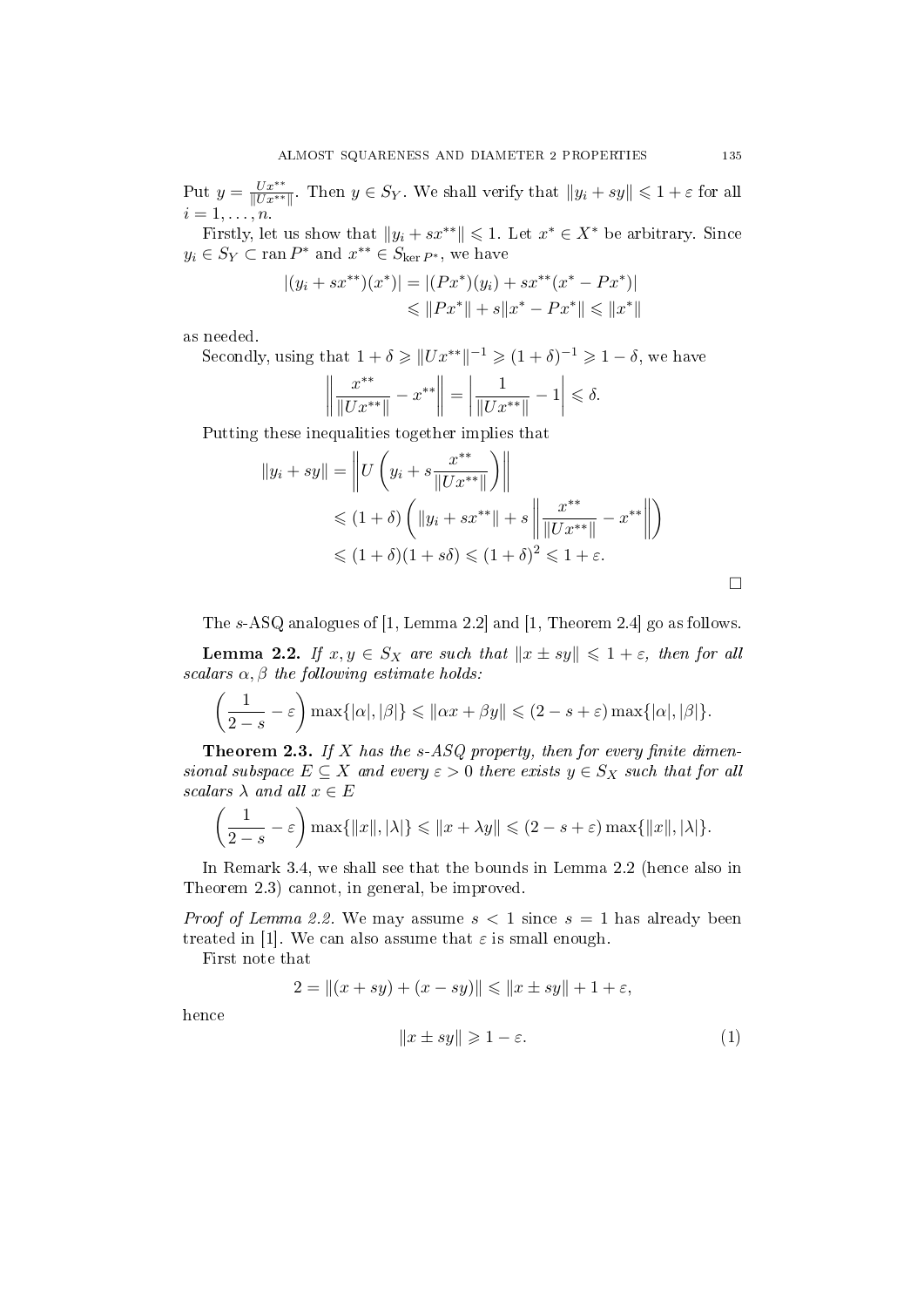It is clear that if  $\alpha = 0$  or  $\beta = 0$  the lemma holds. **Case**  $|\beta| \ge |\alpha| > 0$ . We need to show that

$$
\frac{1}{2-s} - \varepsilon \leqslant \| \gamma x \pm y \| \leqslant 2 - s + \varepsilon,
$$

where  $\gamma =$ α  $\left| \frac{\alpha}{\beta} \right| \in (0,1]$ . By the triangle inequality, we get

 $\|\gamma x \pm y\| = \|\gamma (x \pm sy) \pm (1 - \gamma s)y\| \leqslant \gamma (1 + \varepsilon - s) + 1 \leqslant 2 - s + \varepsilon.$ For  $\gamma > \frac{1}{2-s}$  we have (due to (1))

$$
\|\gamma x \pm y\| = \frac{1}{s} \|\gamma sx \pm sy\| = \frac{1}{s} \|x \pm sy - (1 - \gamma s)x\|
$$
  

$$
\geq \frac{1}{s} (1 - \varepsilon - (1 - \gamma s)) = \gamma - \frac{1}{s} \varepsilon \geq \frac{1}{2 - s} - \varepsilon.
$$

The last inequality holds as it is equivalent to

$$
\varepsilon \leqslant \frac{s}{1-s}\left(\gamma-\frac{1}{2-s}\right).
$$

For  $\gamma \leqslant \frac{1}{2-s}$  we have

 $\|\gamma x \pm y\| = \|(1 + \gamma s)y \pm \gamma(x \mp sy)\| \geqslant 1 + \gamma s - \gamma(1 + \varepsilon) \geqslant \frac{1}{2}$  $\frac{1}{2-s}-\gamma \varepsilon.$ 

**Case**  $|\alpha| > |\beta| > 0$ . Denote  $\delta =$ β  $\left| \frac{\beta}{\alpha} \right| \in (0,1)$ . We shall show that

$$
\frac{1}{2-s} - \varepsilon \leqslant \|x \pm \delta y\| \leqslant 2 - s + \varepsilon.
$$

We have

$$
||x \pm \delta y|| = ||\delta(x \pm sy) + (1 - \delta)x \pm \delta(1 - s)y||
$$
  
\n
$$
\leq \delta(1 + \varepsilon - 1 + 1 - s) + 1 \leq 2 - s + \varepsilon
$$

and

$$
||x \pm \delta y|| = \frac{\delta}{s} ||\left(1 + \frac{s}{\delta}\right)x - (x \mp sy)|| \ge \frac{\delta}{s} \left(1 + \frac{s}{\delta} - 1 - \varepsilon\right)
$$
  
\n
$$
\ge 1 - \frac{\varepsilon}{s} \ge \frac{1}{2 - s} - \varepsilon.
$$
  
\ninequality holds as it is equivalent to  $\varepsilon \le \frac{s}{2 - s}.$ 

The last inequality holds as it is equivalent to  $\varepsilon \leqslant \frac{s}{2-s}$ 

Proof of Theorem 2.3. The argumentation is an adapted version of that in [1]. We take an  $\frac{\varepsilon}{2}$ -net  $\{x_1, \ldots, x_N\}$  of  $S_E$ . Due to the s-ASQ-ness of X, we can find  $y \in S_X$  such that

$$
1 - \frac{\varepsilon}{2} \leqslant ||x_i \pm sy|| \leqslant 1 + \frac{\varepsilon}{2}.
$$

Now, for a  $x \in S_E$ , find i such that  $||x - x_i|| \leq \frac{\varepsilon}{2}$  $\frac{\varepsilon}{2}$ , hence  $1 - \varepsilon \leq \|x_i \pm sy\| - \|x - x_i\| \leq \|x \pm sy\| \leq \|x_i \pm sy\| + \|x - x_i\| \leq 1 + \varepsilon.$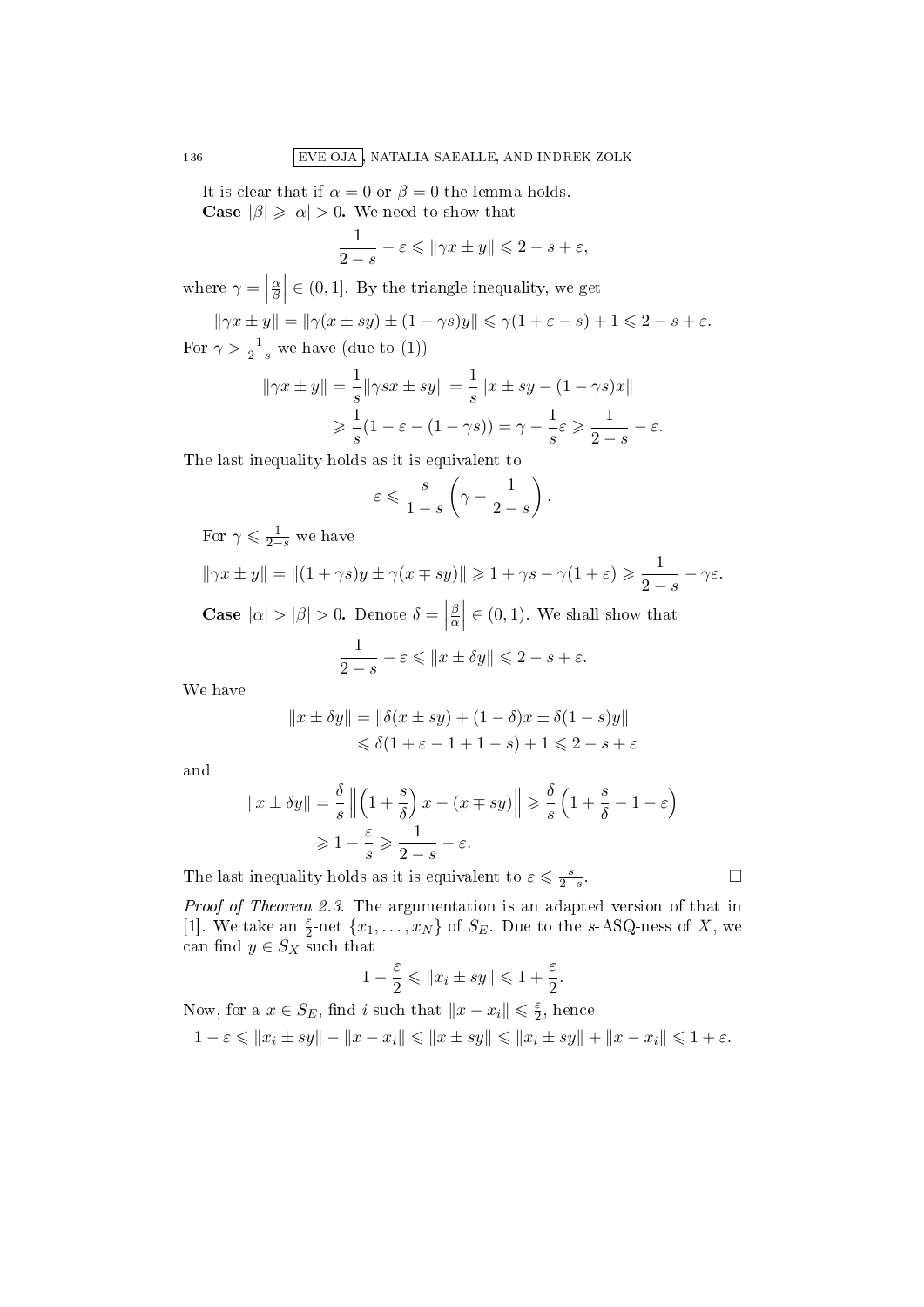By using Lemma 2.2 we obtain the result.

Remark 2.4. Arguing analogously to [1, Theorem 2.4], one can prove more in Theorem 2.3: we can have that, for any finite dimensional subspace  $F \subseteq$  $X^*$  the element y can be taken so that  $s|f(y)| \leq (1-s+\varepsilon) \|f\|$  for every  $f \in F$ .

(Unlike in the 1-ASQ case, in the general s-ASQ case such reasoning does not allow  $\frac{|f(y)|}{\|f\|}$  to be arbitrarily small.)

A slight generalization of the argument in [1, Lemma 5.5] yields the following result.

**Proposition 2.5.** Let X and Y be nontrivial Banach spaces. Then  $X \oplus_1 Y$ *fails the s-ASQ property for any*  $s \in (0,1]$ .

*Proof.* Let  $Z = X \oplus_1 Y$ ,  $x \in S_X$ ,  $y \in S_Y$ . Consider the elements  $z_1 =$  $(-tx,(1-t)y)$  and  $z_2 = ((1-t)x,-ty)$  from  $S_z$  where the exact value of  $t \in (0,1)$  will be clarified later. Assume that there is a  $w = (w_x, w_y) \in S_Z$ with  $||z_i \pm sw|| \leq 1 + \varepsilon$  for a certain small  $\varepsilon$ . Then

$$
s||w_x|| + ||(1-t)y|| \le \frac{1}{2}||-tx + sw_x|| + \frac{1}{2}||tx + sw_x||
$$
  
+ 
$$
\frac{1}{2}||(1-t)y - sw_y|| + \frac{1}{2}||(1-t)y + sw_y||
$$
  

$$
\le max\{||z_1 + sw||, ||z_1 - sw||\} \le 1 + \varepsilon.
$$

Hence  $s||w_x|| \leq 1 + \varepsilon - (1 - t) = t + \varepsilon$ . Similarly  $s||w_y|| \leq t + \varepsilon$ , giving

$$
s||w|| \leq 2(t+\varepsilon).
$$

A contradiction has been reached if

 $2(t+\varepsilon) < s.$ 

It suffices to take, e.g.,  $t = \varepsilon = \frac{s}{5}$ 5

The following proposition is a  $s$ -LASQ version of [1, Proposition 5.7(i),(iii)].

Proposition 2.6. Let X and Y be nontrivial Banach spaces. The direct sum  $Z = X \oplus_{\infty} Y$  is s-ASQ (s-LASQ) if and only if either X or Y is s-ASQ  $(s-LASQ)$ .

*Proof.* We only prove the  $s$ -ASQ case  $-$  the  $s$ -LASQ case follows similarly.

*Necessity.* Assume that the sum  $Z = X \oplus_{\infty} Y$  is s-ASQ. Suppose to the contrary that neither  $X$  nor  $Y$  is  $s$ -ASQ. Thus there are finite families  $x_1, \ldots, x_n \in S_X$ ,  $y_1, \ldots, y_m \in S_Y$ , and  $\varepsilon > 0$  such that for every  $x \in S_X$ there exists an index  $k \in \{1, ..., n\}$  and for every  $y \in S_Y$  there exists an index  $l \in \{1, \ldots, m\}$  such that

$$
||x_k + sx|| > 1 + \varepsilon \tag{2}
$$

.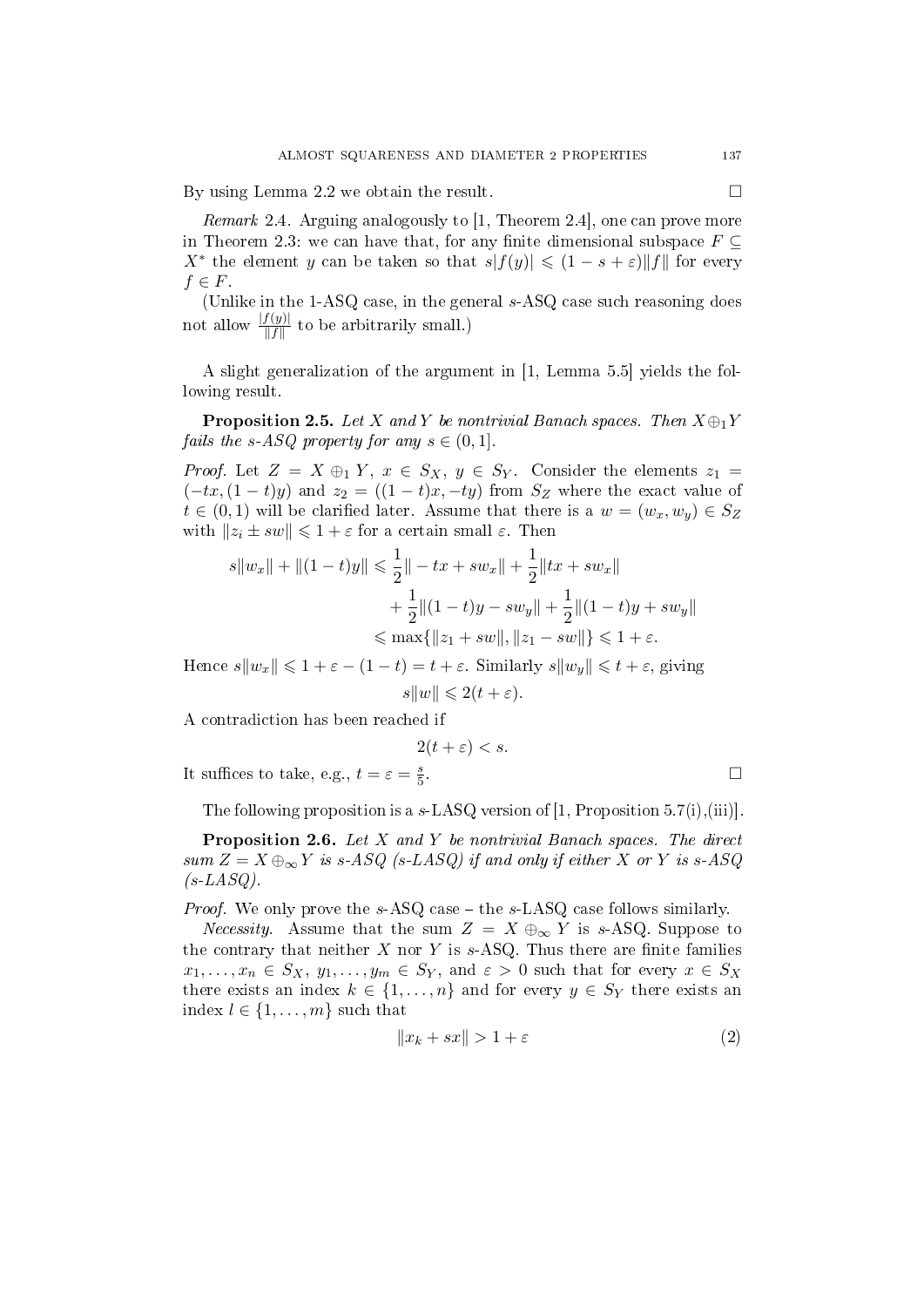138 EVE OJA , NATALIA SAEALLE, AND INDREK ZOLK

and

$$
||y_l + sy|| > 1 + \varepsilon. \tag{3}
$$

Suppose that  $m \geq n$ . Denote  $x_i = 0$  for  $i = n+1, \ldots, m$ . Consider a family  $z_i = (x_i, y_i), i = 1, \ldots, m$ . By our assumption, there is a  $z = (u, v) \in S_Z$ such that

$$
||z_i + sz|| \leq 1 + \varepsilon \tag{4}
$$

for every  $i = 1, \ldots, m$ . The condition  $z \in S_Z$  implies  $u \in S_X$  or  $v \in S_Y$ . In the case  $u \in S_X$  the inequality (4) is in contradiction with condition (2). In the case  $v \in S_Y$  we get contradiction with (3).

Sufficiency. Suppose that X is s-ASQ. Let  $z_i = (x_i, y_i) \in S_Z$  for  $i =$  $1, \ldots, N$  and let  $\varepsilon > 0$ . We may assume that  $x_i \neq 0$  for  $i = 1, \ldots, N$ . As X is s-ASQ, there exists  $u \in S_X$  such that  $\parallel$  $\frac{x_i}{\|x_i\|} + su \Big\| \leqslant 1 + \varepsilon$  for every  $i = 1, \ldots, N$ . Then

$$
||x_i + su|| = \left\| ||x_i|| \left( \frac{x_i}{||x_i||} + su \right) + su(1 - ||x_i||) \right\| \le ||x_i|| (1 + \varepsilon) + s(1 - ||x_i||)
$$
  
=  $(1 + \varepsilon - s) ||x_i|| + s \le 1 + \varepsilon$ .

Put  $z = (u, 0) \in S_Z$ . Now we have

 $||z_i + sz|| \leq \max{||x_i + su||, 1} \leq 1 + \varepsilon$ 

for every  $i = 1, ..., N$  and Z is s-ASQ.

Every (non-separable) s-ASQ space is saturated with separable s-ASQ subspaces, as is shown by the next result.

**Proposition 2.7.** Let X have the  $s$ -ASQ property. For every separable subspace Y of X there exists a separable subspace Z having property  $s$ -ASQ such that  $Y \subset Z \subset X$ .

We omit the proof as it is an almost verbatim copy of the proof of [1, Proposition 6.5 (only s must be added in front of every  $y$ ).

# 3. Examples

Let  $\lambda \in (0,1)$ ; we denote  $s = 1 - \lambda$ . We consider an equivalent renorming of  $c_0$  due to Johnson and Wolfe [13]: let

$$
\|(a_k)\| = \sup \left\{ \frac{|a_1|}{\lambda}, |a_1 - a_2|, |a_1 - a_3|, \ldots \right\}, \qquad (a_k) \in c_0, \tag{5}
$$

and denote  $c_0$  with respect to the norm (5) by  $c_{0,\lambda}$ .

Note that the information from [8, Example 4.3] together with [8, Corollary 2.4] and Theorem 2.1 shows that  $c_{0,\lambda}$  has the  $\frac{1-\lambda}{1+\lambda}$ -ASQ property. However, we can say more.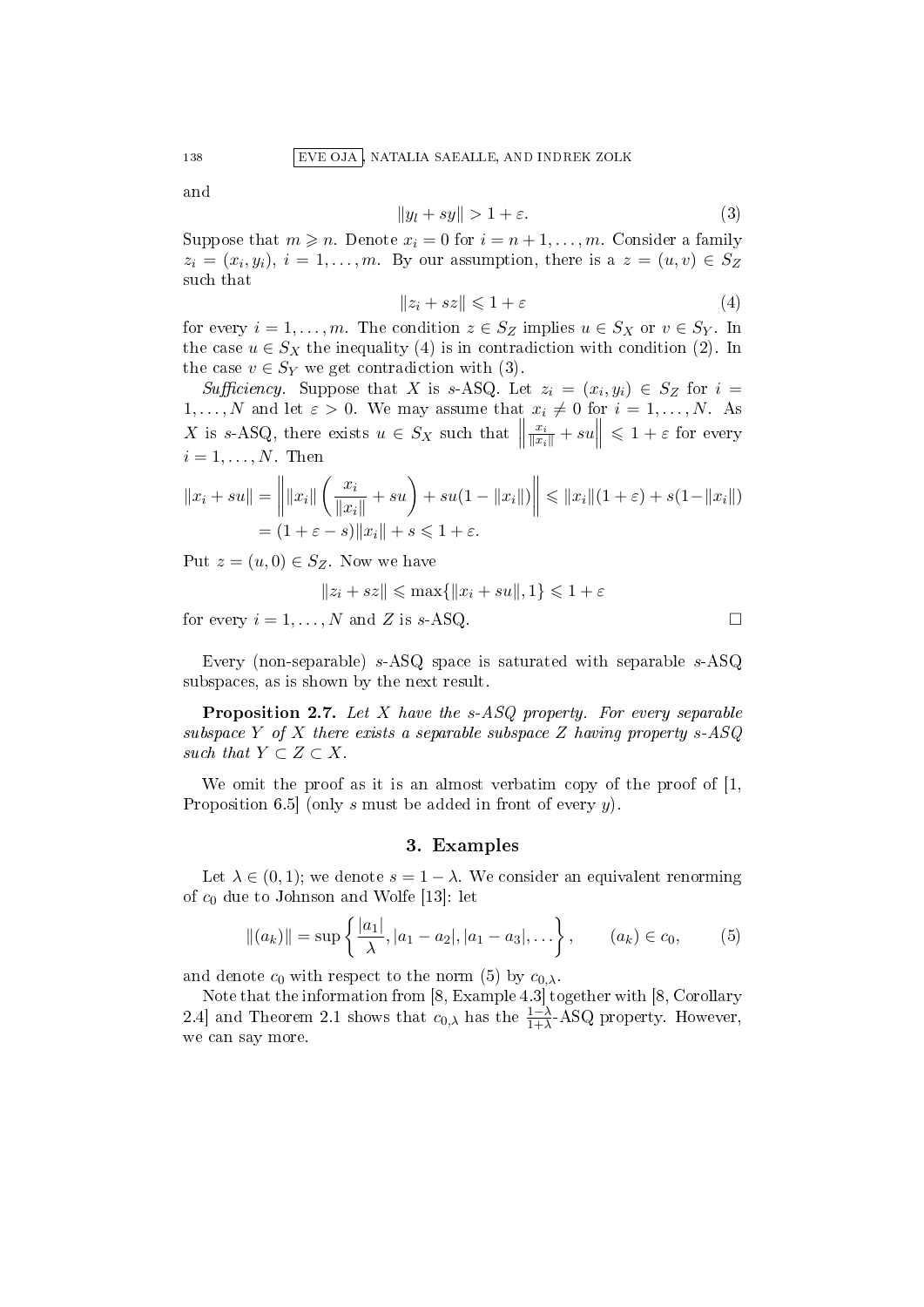**Proposition 3.1.** The space  $c_{0,\lambda}$  has the s-ASQ property.

*Proof.* Take elements  $x_i \in S_{c_0,\lambda}$ ,  $i = 1, \ldots, n$ , and a number  $\varepsilon > 0$ . Now there exists a natural number N such that  $||x_i - P_N x_i|| \leq \varepsilon$  for all  $i = 1, ..., n$ where  $P_n, n \in \mathbb{N}$ , are the partial sum projections associated to the unit vector basis  $(e_n)_{n=1}^{\infty}$  of  $c_{0,\lambda}$ .

Denote  $y = e_{N+1}$ , then  $||y|| = 1$  and  $||P_N x_i + sy|| \leq 1$  for all  $i = 1, ..., n$ . Indeed, let  $x_i = (\xi_k^i)_{k=1}^{\infty}$ , then  $|\xi_1^i| \leq \lambda$  and  $|\xi_1^i - \xi_k^i| \leq 1$  for all  $k \in \mathbb{N}$  and  $i = 1, \ldots, n$ , and  $P_N x_i + s y = (\xi_1^i, \ldots, \xi_N^i, s, 0, 0, \ldots)$ . Now

$$
||P_N x_i + sy|| = \max \left\{ \frac{|\xi_1^i|}{\lambda}, |\xi_1^i - \xi_2^i|, \dots, |\xi_1^i - \xi_N^i|, |\xi_1^i - s|, |\xi_1^i| \right\}
$$
  
\$\leq\$  $\max\{1, \lambda\} = 1$ 

since  $|\xi_1^i - s| \leq \lambda + s = 1$ .

**Proposition 3.2.** The space  $c_{0,\lambda}$  fails the  $\tilde{s}$ -LASQ property for any  $\tilde{s} \in$  $(s, 1].$ 

*Proof.* Fix a number  $\tilde{s} \in (s, 1]$ . Consider an element  $x = (\lambda, 0, 0, \ldots) \in c_{0,\lambda}$ , then  $||x|| = 1$ . Fix a number  $\varepsilon > 0$  such that  $\varepsilon < \tilde{s} - s$ . Assume that there exists an element  $y = (\eta_n) \in c_{0,\lambda}$ ,  $||y|| = 1$ , such that  $||x \pm \tilde{s}y|| \leq 1 + \varepsilon$ . Since  $x \pm \tilde{s}y = (\lambda \pm \tilde{s}\eta_1, \pm \tilde{s}\eta_2, \pm \tilde{s}\eta_3, \ldots),$  we have

$$
\left|1 \pm \frac{\tilde{s}}{\lambda} \eta_1\right| = \frac{|\lambda \pm \tilde{s} \eta_1|}{\lambda} \leq 1 + \varepsilon,
$$

therefore  $\frac{|\eta_1|}{\lambda} \leqslant \frac{\varepsilon}{\tilde{s}} < \frac{\tilde{s}-s}{\tilde{s}} < 1$ . Now, as  $||y|| = 1$ ,  $\frac{|\eta_1|}{\lambda} < 1$ , and  $|\eta_1 \eta_n|\rightarrow_n|\eta_1|<\lambda,$  there exists an index m such that  $|\eta_1-\eta_m|=1.$  If  $\eta_1-\eta_m=1$ 1, then

$$
1+\varepsilon\geqslant \|x+\tilde{s}y\|\geqslant|\lambda+\tilde{s}\eta_1-\tilde{s}\eta_m|=\lambda+\tilde{s}=1-s+\tilde{s}>1+\varepsilon,
$$

a contradiction. The case  $\eta_m - \eta_1 = 1$  is treated similarly, using the element  $x - \tilde{s}y$  .

Remark 3.3. Propositions 3.1 and 3.2 show that the Johnson–Wolfe spaces  $c_{0,\lambda}$  offer exact examples in the full scale of the s-ASQ property (where  $s \in (0,1)$ . (An example for 1-ASQ=ASQ is, of course,  $c_0$ .) Also note that if  $\tilde{s} \in (0, 1)$  is such that  $\tilde{s} > s$ , then the space  $c_{0,1-s}$  has the s-ASQ property, but fails even the  $\tilde{s}$ -LASQ property, hence fails the  $\tilde{s}$ -ASQ property, hence fails the (L)ASQ property.

*Remark* 3.4. Due to the spaces  $c_{0,\lambda}$ , the bounds  $\frac{1}{2-s}$  and  $2-s$  in Lemma 2.2 and Theorem 2.3 cannot be improved. Indeed, take  $x = (\lambda, 0, 0, \ldots)$  and  $y = (0, 1, 0, 0, \ldots)$ . Clearly  $x, y \in S_{c_{0,\lambda}}$  and  $||x \pm sy|| = 1$ . Now,

$$
||x - y|| = ||(\lambda, -1, 0, \ldots)|| = \max\{1, 1 + \lambda\} = 1 + \lambda = 2 - s,
$$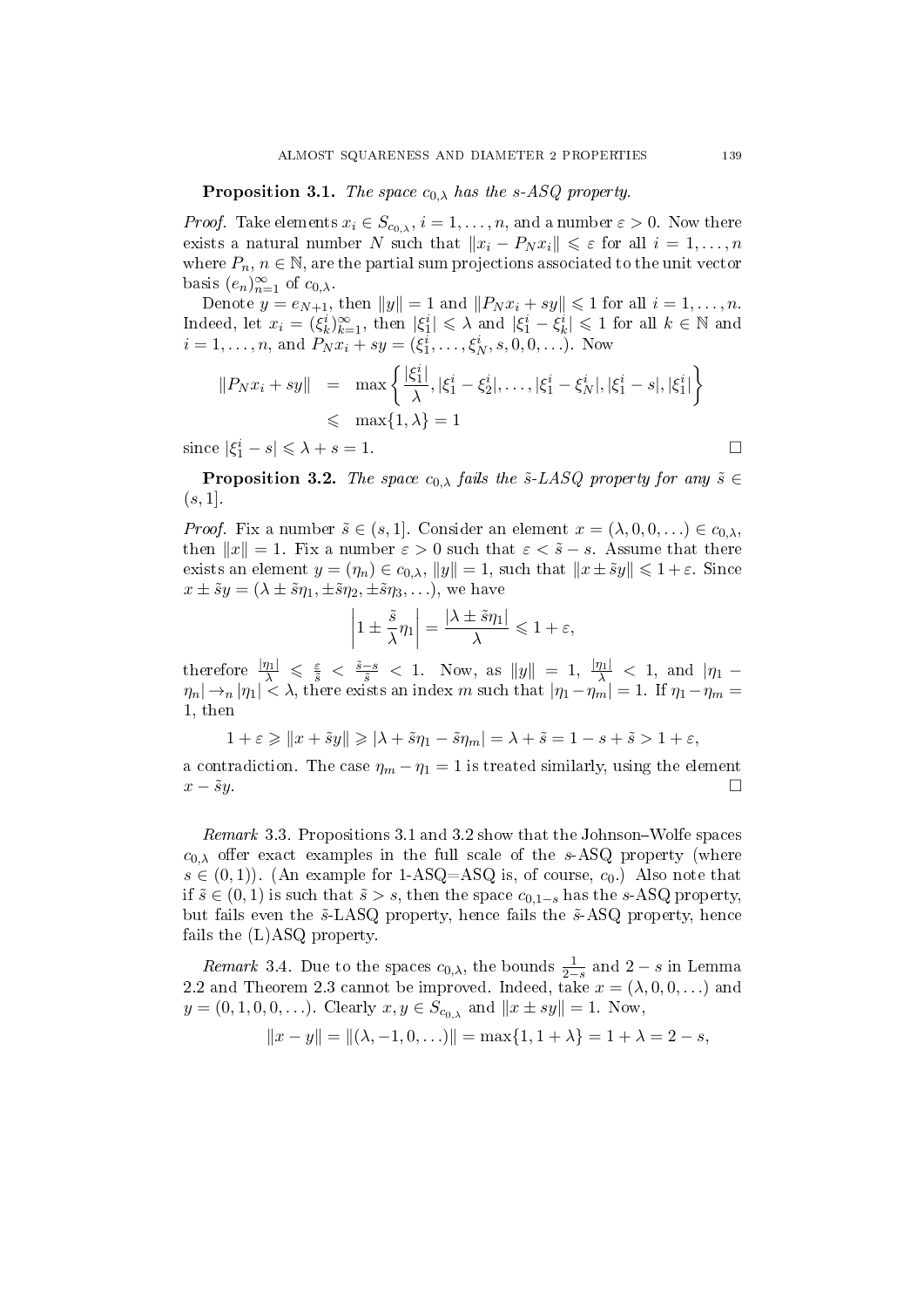140 EVE OJA , NATALIA SAEALLE, AND INDREK ZOLK

$$
||x + (2 - s)y|| = ||(\lambda, 1 + \lambda, 0, \ldots)|| = 1 = \frac{1}{2 - s} \cdot \max\{1, 2 - s\}.
$$

Proposition 1.7 yields that the space  $c_{0,\lambda}$  also has the SSD(2(1− $\lambda$ ))P. The following result shows that it even has the SSD2P, hence also the SD2P.

#### **Proposition 3.5.** The space  $c_{0,\lambda}$  has the SSD2P.

*Proof.* We are going to use [11, Theorem 2.1 (a) $\Leftrightarrow$ (d)]: a Banach space X has the SSD2P iff, for every  $n \in \mathbb{N}$  and every  $x_1, \ldots, x_n \in X$ , there exist nets  $(y_\alpha^i) \subset S_X$  and  $(z_\alpha) \subset S_X$  such that  $y_\alpha^i \to x_i$  weakly,  $z_\alpha \to 0$  weakly, and  $||y^i_\alpha \pm z_\alpha|| \to 1$  for all  $i = 1, \ldots, n$ .

So we have the elements  $x_i = (\xi_k^i)_{k=1}^\infty \in c_{0,\lambda}, i = 1, \ldots, n$ . Denote  $y_N^i =$  $x_i + (\xi_1^i - \xi_N^i)e_N$ . Choose an index N' such that, for all i, we have  $|\xi_N^i| < \frac{1-\lambda}{2}$ 2 if  $N > N'$ . Hence, if  $N > N'$ , then  $|\xi_1^i - \xi_N^i| < \lambda + \frac{1-\lambda}{2} < 1$ , therefore the equality

$$
||x_i|| = \sup \left\{ \frac{|\xi_1^i|}{\lambda}, |\xi_1^i - \xi_2^i|, \dots, |\xi_1^i - \xi_N^i|, \dots \right\} = 1
$$

implies

$$
||y_N^i|| = \sup \left\{ \frac{|\xi_1^i|}{\lambda}, |\xi_1^i - \xi_2^i|, \dots, |\xi_1^i - \xi_{N-1}^i|, 0, |\xi_1^i - \xi_{N+1}^i|, \dots \right\} = 1.
$$

We also have that  $e_N \to 0$  weakly,  $y_N^i \to x_i$  weakly, and

$$
\|y_N^i\pm e_N\|=1
$$

because  $|\xi_1^i - (\xi_1^i \pm 1)| = 1$ .

We have verified that the nets  $(y_N^i)_{N>N'}$  and  $(e_N)_{N>N'}$  suit to the role of  $(y^i_\alpha)$  and  $(z_\alpha)$ , respectively.

The paper [8] offers yet another equivalent renorming of  $c_0$ . Fix a  $\mu \in (0,1)$ such that  $\mu = \sum_n \mu_n$  where  $\mu_n > 0$  for every n. Denote  $\check{c}_0 = (c_0, \|\cdot\|)$  where

$$
||(a_n)|| = \sup_n (|a_n| + \sum_{k=1}^n \mu_k |a_k|).
$$

The " $s$ -LASQ" analysis of  $\check{c}_0$  remains inconclusive here, but some remarks will be made. We denote

$$
s = 1 - \sum_{k} \frac{\mu_k}{1 + \mu_k} \in (0, 1).
$$

Let the unit vector basis of  $\check{c}_0$  be denoted by  $(e_n)_{n=1}^{\infty}$  where

$$
e_n = \left(0, \ldots, 0, \frac{1}{1 + \mu_n}, 0, \ldots\right).
$$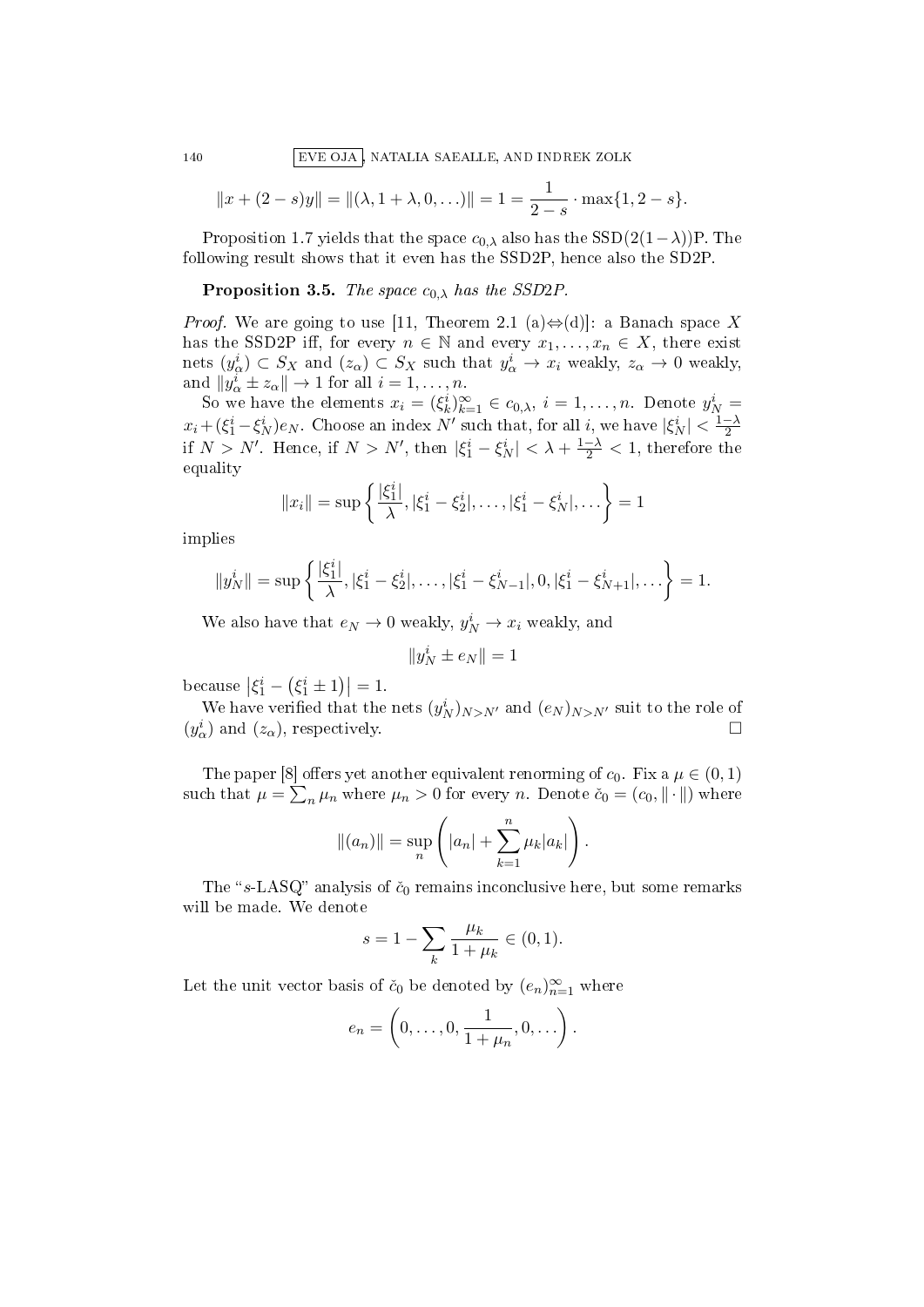Note that the information from [8, Example 4.4] together with [8, Corollary 2.4] and Theorem 2.1 shows that  $\check{c}_0$  has the  $(1 - \mu)$ -ASQ property. However, we can say more.

## **Proposition 3.6.** The space  $\check{c}_0$  has the s-ASQ property.

Proof. We follow the scheme of the proof of Proposition 3.1. Take elements  $x_1, \ldots, x_n \in S_{\check{c}_0}$  and a number  $\varepsilon > 0$ . There exists a natural number N such that  $||x_i - P_N x_i|| \leq \varepsilon$  for all  $i = 1, ..., n$  where  $P_m$ ,  $m \in \mathbb{N}$ , are the partial sum projections associated to the unit vector basis  $e_m$ ,  $m \in \mathbb{N}$ , of  $\check{c}_0$ .

Denote  $y = e_{N+1}$ , then  $||y|| = 1$  and  $||P_N x_i + sy|| \leq 1$  for all  $i = 1, ..., n$ . Indeed, let  $x_i = (\xi_k^i)_{k=1}^{\infty}$ , then  $||P_N x_i + sy||$  is the maximum of numbers (we let  $j = 1, \ldots, N$ 

$$
(1+\mu_j)|\xi_j^i|+\sum_{k=1}^{j-1}\mu_k|\xi_k^i|, \quad \frac{1+\mu_{N+1}}{1+\mu_{N+1}}s+\sum_{k=1}^N\mu_k|\xi_k^i|, \quad \frac{\mu_{N+1}}{1+\mu_{N+1}}s+\sum_{k=1}^N\mu_k|\xi_k^i|.
$$

Since

$$
s + \sum_{k=1}^{N} \mu_k |\xi_k^i| \leq 1 - \mu + \sum_{k=1}^{N} \frac{\mu_k}{1 + \mu_k} < 1,
$$

we have  $||P_N x_i + sy|| \leq 1$ .

**Proposition 3.7.** For any k, for  $\tilde{s} \in \left(\frac{1}{1+r}\right)$  $\left[\frac{1}{1+\mu_k},1\right]$ , the space  $\check{c}_0$  fails the  $\tilde{s}$ -LASQ property.

*Proof.* Let  $\tilde{s} > \frac{1}{1+s}$  $\frac{1}{1+\mu_k}$  for some index k. Take  $x = e_k \in S_{\check{c}_0}$ . We denote  $y = (a_n)$ ,  $||y|| = 1$ , and prove that  $||x \pm \tilde{s}y|| \leq 1 + \varepsilon$  for a small  $\varepsilon > 0$  is impossible.

Let m be an index,  $m > k$ , for which

$$
\sum_{j=1}^{m-1} \mu_j |a_j| + (1 + \mu_m)|a_m| > 1 - \varepsilon.
$$

Let  $a_k \geqslant 0$ . Now

$$
||x + \tilde{s}y|| \ge \frac{\mu_k}{1 + \mu_k} + \tilde{s}a_k\mu_k + \sum_{\substack{j=1 \ j \ne k}}^{m-1} \mu_j \tilde{s}|a_j| + (1 + \mu_m)\tilde{s}|a_m|
$$
  
> 
$$
\frac{\mu_k}{1 + \mu_k} + \tilde{s}(1 - \varepsilon) > 1 + \varepsilon,
$$

as the last inequality is equivalent to  $\varepsilon < \frac{1}{1+\tilde{s}} \cdot (\tilde{s} - \frac{1}{1+\varepsilon})$  $1+\mu_k$  . For  $a_k < 0$ , we analogously show that  $||x - \tilde{s}y|| > 1 + \varepsilon$ .

We do not have the answer on the  $\tilde{s}$ -ASQ-ness of  $\tilde{c}_0$  for any  $\tilde{s} > s$ . However, the next proposition pushes the lower bound towards  $s$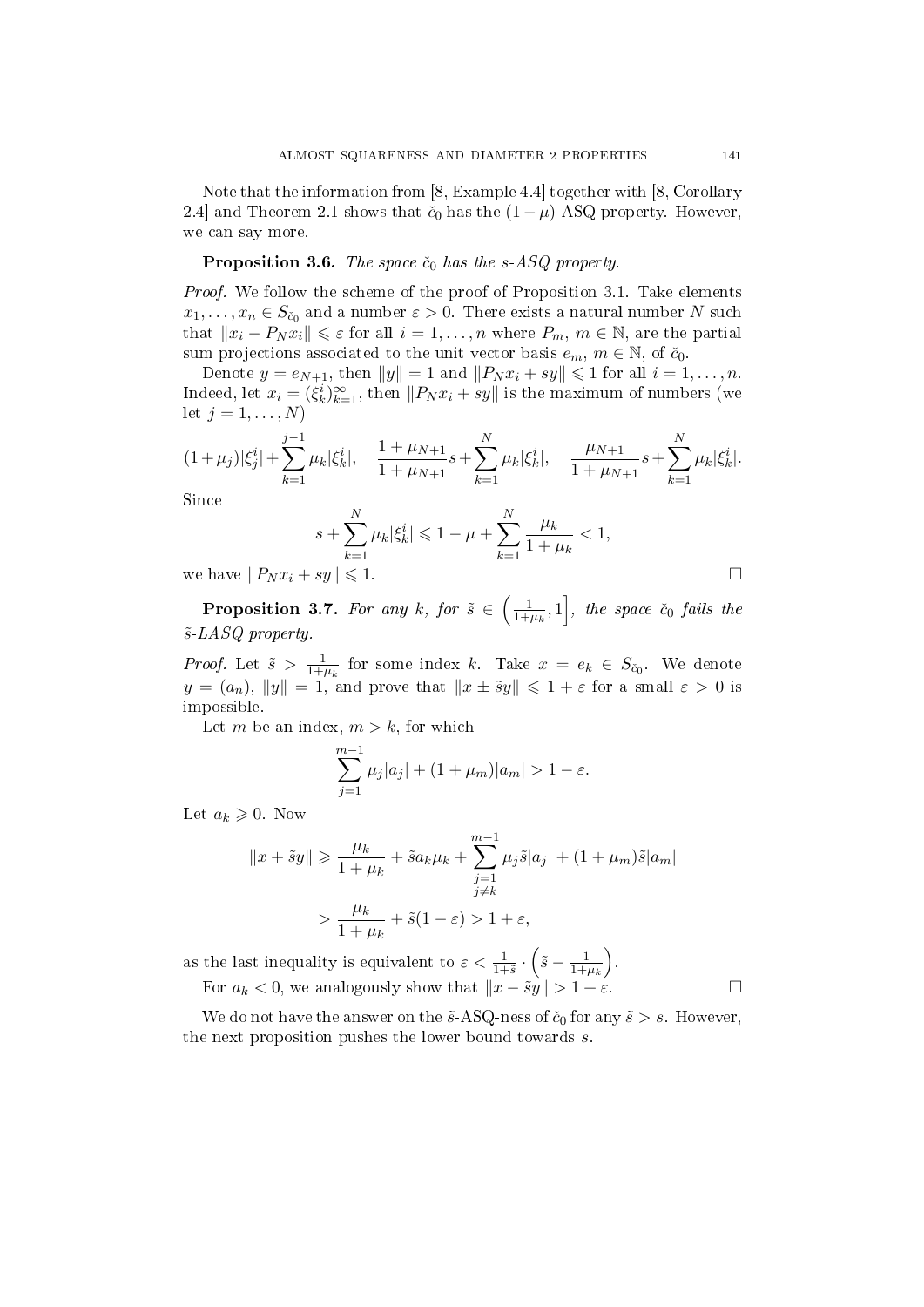142 EVE OJA , NATALIA SAEALLE, AND INDREK ZOLK

**Proposition 3.8.** Let k and p be natural numbers such that  $k > p$  and

$$
R(p,k) = 1 - \frac{1}{\prod_{j=1}^{k} (1 + \mu_j)} - \sum_{i=1}^{p} \frac{\mu_i}{1 + \mu_i} \ge 0.
$$

Let

$$
\tilde{s} > 1 - \sum_{j=1}^p \frac{\mu_j}{1 + \mu_j}.
$$

Then  $\check{c}_0$  fails the  $\tilde{s}$ -ASQ property.

Note that the sufficient condition in Proposition 3.8 is non-void, i.e., there exist spaces  $\check{c}_0$ , where  $R(p, k) \geq 0$ . Indeed, for every  $k \in \mathbb{N}$  we have

$$
\prod_{j=1}^{k} (1 + \mu_j) \ge 1 + \sum_{j=1}^{k} \mu_j,
$$

therefore

$$
R(p,k) > 1 - \frac{1}{1 + \sum_{j=1}^{k} \mu_j} - \sum_{j=1}^{p} \mu_j \ge \frac{\sum_{j=1}^{k} \mu_j}{1 + \mu} - \sum_{j=1}^{p} \mu_j.
$$

For example, if we put  $\mu_n = \mu q^{n-1}(1-q)$   $(0 < q < 1)$ , then  $\sum_{j=1}^n \mu_j =$  $\mu(1-q^n)$ . In this case

$$
R(p,k) \geqslant \frac{\mu}{1+\mu}(q^p - q^k + \mu q^p - \mu).
$$

Hence, the condition  $R(p, k) \geq 0$  holds if  $\mu$ ,  $p$ ,  $q$  and  $k$  satisfy the inequality

$$
\mu < \frac{1-q^k}{1-q^p} - 1.
$$

*Proof of Prop. 3.8.* Assume that under these conditions the space  $\check{c}_0$  has the  $\tilde{s}$ -ASQ property. We fix a number of "bad" elements  $x \in S_{\tilde{c}_0}$  and show that if there is an element  $y = (a_n)$  such that  $||x + sy|| \leq 1 + \varepsilon$  holds for all of these "bad" elements x (and for a suitably small  $\varepsilon > 0$ ) then one cannot have  $||y|| = 1.$ 

Denote  $x_1 = \pm e_1, \ldots, x_k = \pm e_k$ 

$$
x_0 = \left(\frac{\pm 1}{1+\mu_1}, \frac{\pm 1}{(1+\mu_1)(1+\mu_2)}, \dots, \pm \prod_{j=1}^k \frac{1}{1+\mu_j}, 0, 0, \dots\right)
$$

where all coordinates can take the  $+$  or the  $-$  sign independently.

Assume now that, for all choices of signs,  $||x_j + \tilde{s}y|| \leq 1 + \varepsilon$ ,  $j = 0, 1, \ldots, k$ . The norm  $||y||$  is the supremum of numbers  $\sum_{i=1}^{m-1} \mu_i |a_i| + (1 + \mu_m)|a_m|$ ,  $m \in \mathbb{N}$ .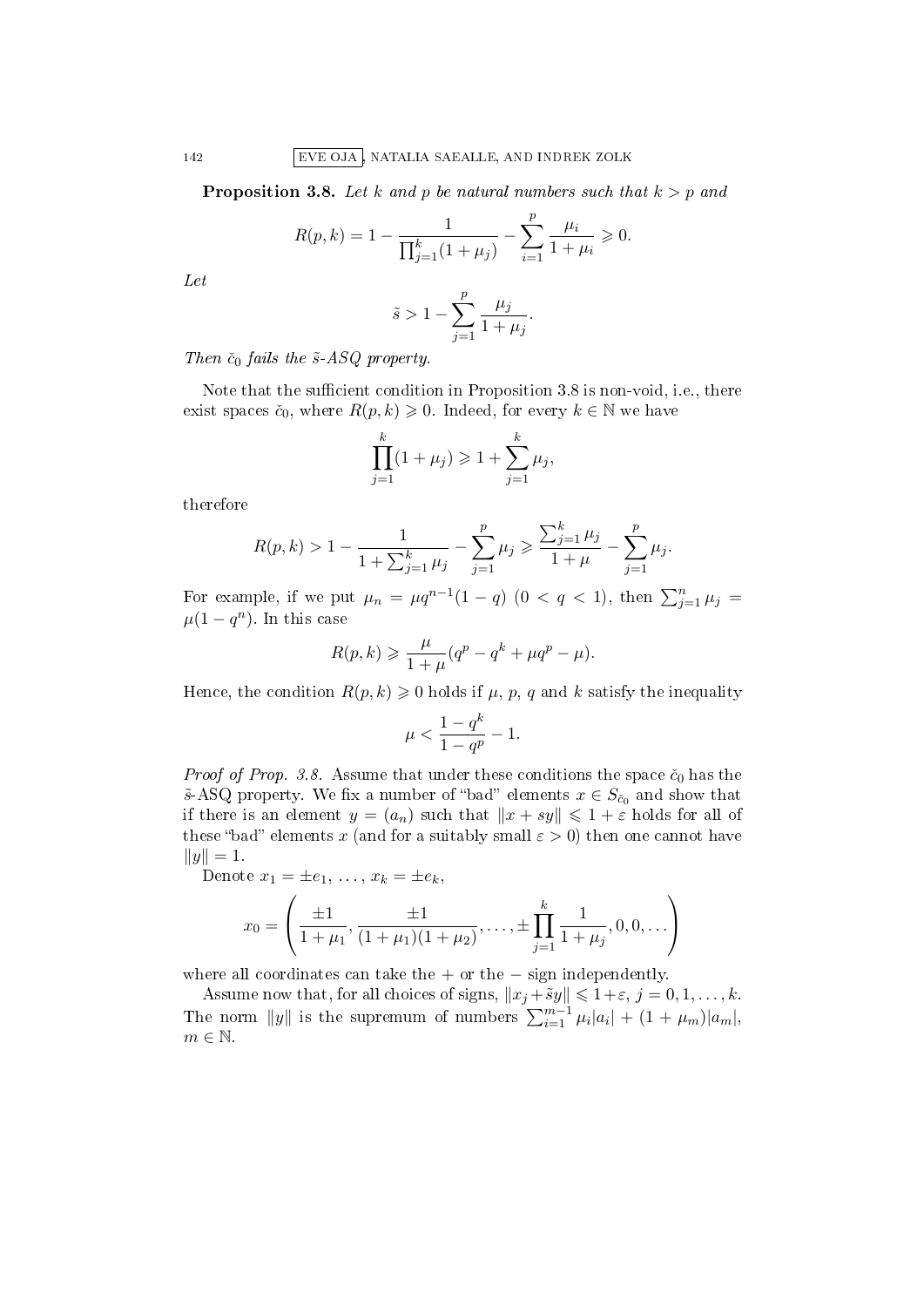We have, for a suitable choice of signs in  $x_m$  (where  $m = 1, \ldots, k$ ) that

$$
1 + \tilde{s} \left( \sum_{j=1}^{m-1} \mu_j |a_j| + (1 + \mu_m) |a_m| \right)
$$
  
= 
$$
\sum_{j=1}^{m-1} \tilde{s} \mu_j |a_j| + \left| \frac{1}{1 + \mu_m} \pm \tilde{s} a_m \right| (1 + \mu_m)
$$
  

$$
\leq \|x_m + \tilde{s} y\| \leq 1 + \varepsilon,
$$

therefore, for  $\varepsilon < \tilde{s}/(1+\tilde{s}),$ 

$$
\sum_{j=1}^{m-1} \mu_j |a_j| + (1 + \mu_m)|a_m| < \frac{\varepsilon}{\tilde{s}} < 1 - \varepsilon.
$$

Let  $m > k$ . For a suitable choice of signs in  $x_0$ ,

$$
\sum_{j=1}^{k} \frac{\mu_j}{\prod_{i=1}^{j} (1 + \mu_i)} + \tilde{s} \left( \sum_{j=1}^{m-1} \mu_j |a_j| + (1 + \mu_m) |a_m| \right)
$$
  
= 
$$
\sum_{j=1}^{k} \left| \frac{1}{\prod_{i=1}^{j} (1 + \mu_i)} \pm \tilde{s} a_j \right| \cdot \mu_j
$$
  
+ 
$$
\sum_{j=k+1}^{m-1} \tilde{s} \mu_j |a_j| + \tilde{s} (1 + \mu_m) |a_m|
$$
  
\$\leq |x\_0 + \tilde{s}y| \leq 1 + \varepsilon\$.

Since

$$
\sum_{j=1}^{k} \frac{\mu_j}{\prod_{i=1}^{j} (1 + \mu_i)} + \frac{1}{\prod_{j=1}^{k} (1 + \mu_j)} = ||x_0|| = 1,
$$

adding  $\frac{1}{\prod_{j=1}^k (1+\mu_j)}$  to the inequalities (6) yields that

$$
\tilde{s}\left(\sum_{j=1}^{m-1}\mu_j|a_j| + (1+\mu_m)|a_m|\right) \leq \frac{1}{\prod_{j=1}^k(1+\mu_j)} + \varepsilon.
$$

If we had  $\sum_{j=1}^{m-1} \mu_j |a_j| + (1 + \mu_m)|a_m| > 1 - \varepsilon$ , then

$$
\tilde{s}(1-\varepsilon) < \frac{1}{\prod_{j=1}^k (1+\mu_j)} + \varepsilon
$$

and, using that  $R(p, k) \geqslant 0$ , we would obtain

$$
\tilde{s}(1-\varepsilon) < 1 - \sum_{i=1}^{p} \frac{\mu_i}{1+\mu_i} + \varepsilon
$$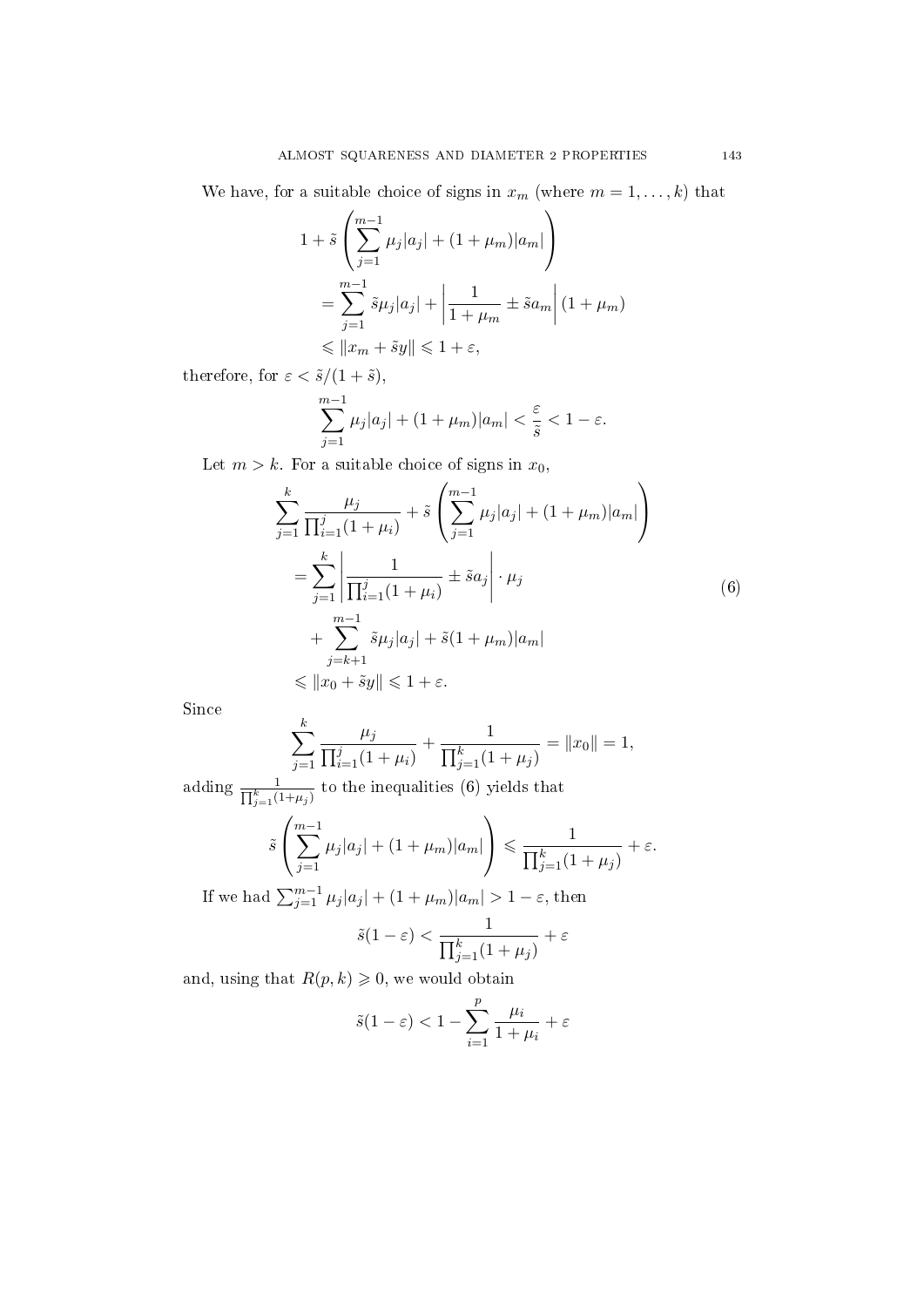which would be equivalent to

$$
\varepsilon > \frac{\sum_{i=1}^p \frac{\mu_i}{1+\mu_i} + \tilde{s}-1}{\tilde{s}+1} > 0.
$$

Therefore  $\varepsilon$  can not be made arbitrarily small, so  $\check{c}_0$  is not  $\check{s}$ -ASQ.

## Acknowledgements

The two last authors are grateful to the anonymous referees for suggesting several improvements to this note.

This work was partially supported by Institutional Research Funding IUT20-57 of the Estonian Ministry of Education and Research, and by the Estonian Research Council grant PRG877.

The research on the key concepts of this note was initiated by Prof. Eve Oja in spring 2018. Unfortunately, she passed away in January 2019. It is clear that the depth and the number of results of this note as well as the elegance of the proofs would have far exceeded the present state if this tragedy had not happened.

#### References

- [1] T. A. Abrahamsen, J. Langemets, and V. Lima, Almost square Banach spaces, J. Math. Anal. Appl. 434 (2016), 1549-1565.
- [2] T. A. Abrahamsen, V. Lima, and O. Nygaard, Remarks on diameter 2 properties, J. Convex. Anal.  $20(1)$  (2013), 439-452.
- [3] T. A. Abrahamsen, V. Lima, and O. Nygaard, Almost isometric ideals in Banach spaces, Glasg. Math. J.  $56(2)$  (2014), 395-407.
- [4] T. A. Abrahamsen, O. Nygaard, and M. Põldvere, New applications of extremely regular functions spaces, Pacific J. Math.  $301(2)$  (2019), 385-394.
- [5] M. D. Acosta, J. Becerra-Guerrero, and G. López-Pérez, Stability results of diameter two properties, J. Convex Anal.  $22$  (2015), 1-17.
- [6] J. Becerra Guerrero, G. López-Pérez, and A. Rueda Zoca, Some results on almost  $square\ Banach\ spaces, J. Math. Anal. Appl. 438 (2016), 1030-1040.$
- [7] J. C. Cabello and E. Nieto, On properties of M-ideals, Rocky Mountain J. Math. 28  $(1998), 61-93.$
- [8] J. C. Cabello, E. Nieto, and E. Oja, On ideals of compact operators satisfying the  $M(r, s)$ -inequality, J. Math. Anal. Appl. 220 (1998), 334-348.
- [9] R. Deville, A dual characterisation of the existence of small combinations of slices, Bull. Austral. Math. Soc. 37 (1988), 113-120.
- [10] R. Haller and J. Langemets, Two remarks on diameter 2 properties, Proc. Est. Acad. Sci. 63  $(2014)$ , 2-7.
- [11] R. Haller, J. Langemets, V. Lima, and R. Nadel, Symmetric strong diameter two *property*, Mediterr. J. Math  $16$  (2019), no. 2, Art. 35, 1-17.
- [12] P. Harmand and Å. Lima, Banach spaces which are M-ideals in their biduals, Trans. Amer. Math. Soc. 283(1) (1984), 253-264.
- [13] J. Johnson and J. Wolfe, On the norm of the canonical projection of  $E^{***}$  onto  $E^{\perp}$ , Proc. Amer. Math. Soc. 75 (1979), 50-52.